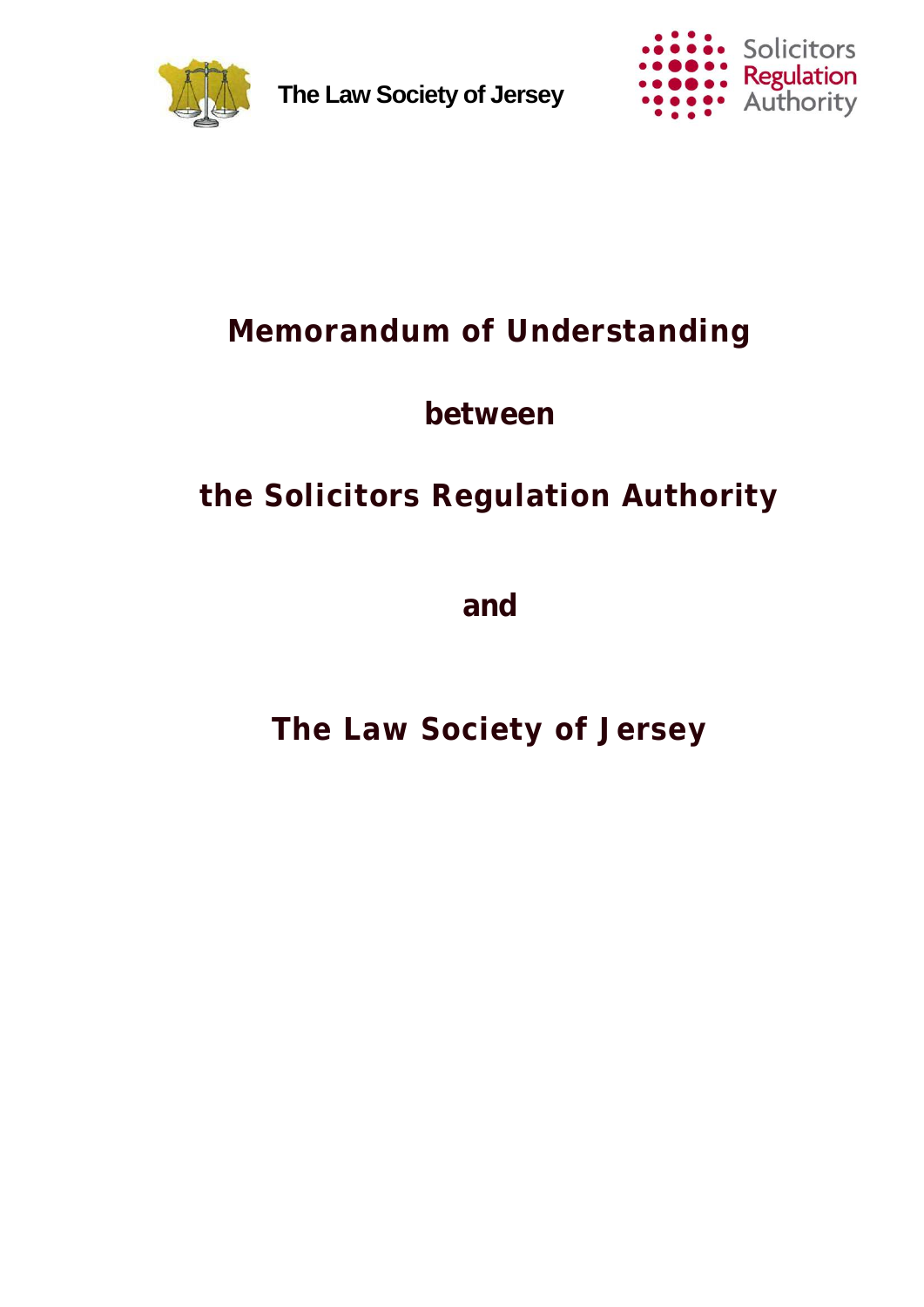



- 1 The SRA is committed to serve the public interest and protect consumers of legal services by working to achieve the appropriate public interest outcomes in the prevention, detection, investigation and prosecution of dishonesty and serious misconduct in the community regulated by the SRA.
- 2. In support of that aim, this MOU sets out the framework for effective liaison and communications between The Law Society of Jersey and the SRA.
- 3. As the statutory regulatory body for the legal profession in Jersey, the Law Society of Jersey is committed to the protection of consumers of legal services in Jersey. It regulates the conduct of advocates and solicitors of the Royal Court of Jersey and of legal services bodies recognised by the Law Society of Jersey.
- 4. The Parties, recognising the need for mutual co-operation between them as a means for improving their effectiveness in administering and enforcing the laws of their respective jurisdictions, have reached the understanding set out below.
- 5. This MOU sets out the Parties' intent with regard to cooperation and the exchange of information for the purpose of their respective functions. The Parties acknowledge that they may only provide information under this MOU if permitted or not prevented under applicable laws, regulations and other requirements.
- 6. The Parties recognise and respect their differing duties, operational priorities and constraints, and confidentiality requirements. However, they commit themselves to professional co-operation in preventing or taking action in relation to dishonesty or serious misconduct involving advocates, solicitors or LLPs regulated by The Law Society of Jersey and firms or solicitors regulated by the SRA.

### **Legal status and effect**

- 7. Nothing in this MOU shall, or is intended to:
	- a. create any legal or procedural right or obligation which is enforceable by either of the Parties against the other; or
	- b. create any legal or procedural right or obligation which is enforceable by any third party against either of the Parties, or against any other third party; or
	- c. prevent either of the Parties from complying with any law which applies to them; or
	- d. fetter or restrict in any way whatsoever the exercise of any discretion which the law requires or allows the Parties to exercise; or
	- e. create any legitimate expectation on the part of any person that either of the Parties to this MOU will do any act (either at all, or in any particular way, or at any particular time), or will refrain from doing any act.

Nevertheless, the Parties are genuinely committed to pursuing the aims and purposes of this MOU in good faith, and intend to act in accordance with its terms on a voluntary basis.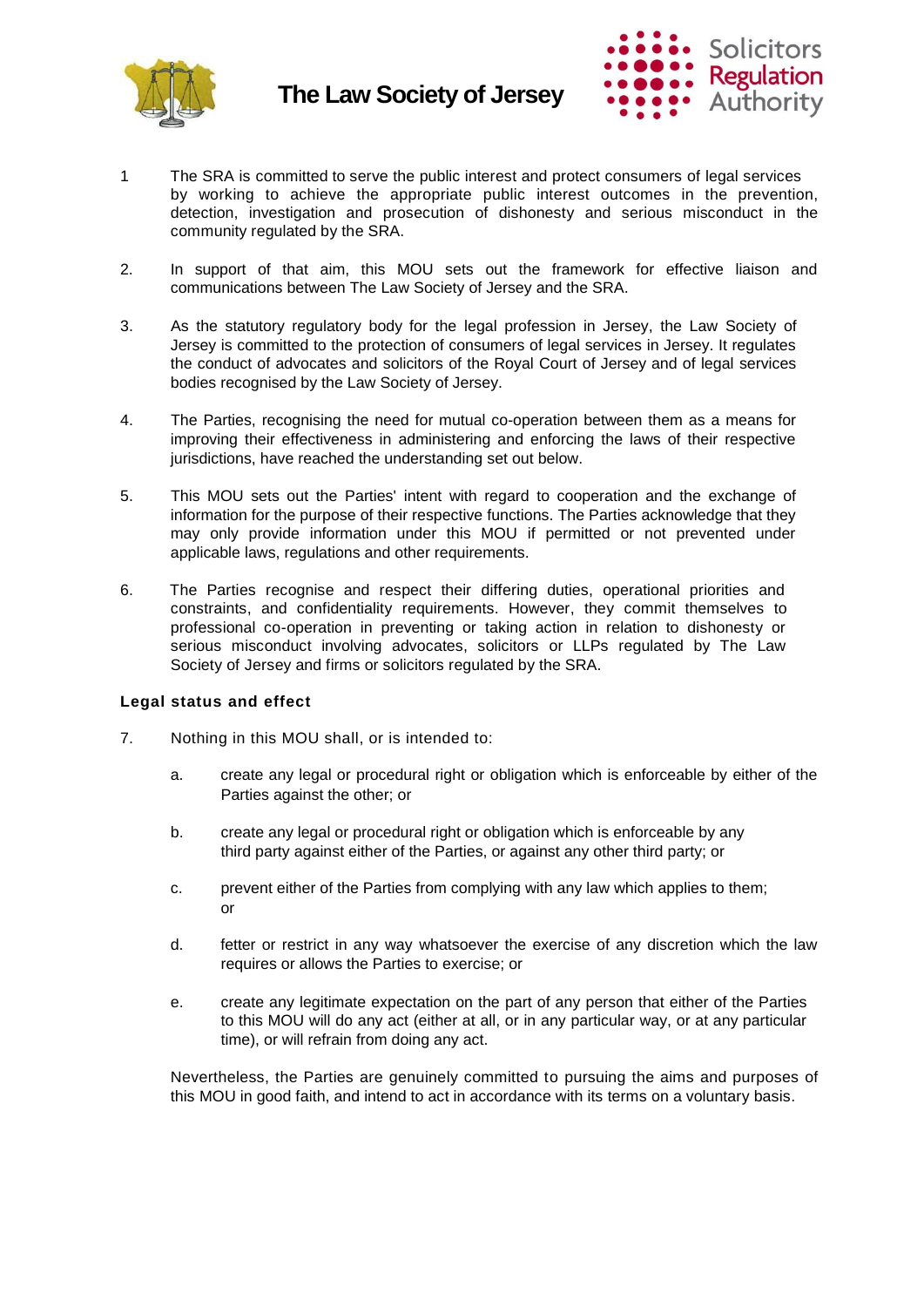



### **Roles and responsibilities**

- 8. The SRA is the independent regulatory body established by the Law Society for the regulation of legal services by law firms and solicitors in England & Wales. The SRA's powers arise from various statutes and regulations including the Solicitors Act 1974, the Administration of Justice Act 1985, the Courts and Legal Services Act 1990, the Legal Services Act 2007 and the SRA's Handbook: <http://www.sra.orq.uk/solicitors/handbook/welcome.paqe>
- 9. The SRA has statutory and rule-based powers to require the production of documents or information, such as section 44B of the Solicitors Act 1974 and section 93 of the Legal Services Act 2007.
- 10. The SRA may inspect material that is subject to a law firm's client's LPP or confidentiality but may only use such material for its regulatory purposes. The SRA also protects the LPP and confidentiality of clients. LPP material will not be disclosed by the SRA to any other person other than where necessary for its regulatory purposes. Material that is not subject to LPP may be disclosable in the public interest, in the absolute discretion of the SRA, including material comprising communications in furtherance of crime or fraud.
- 11. Members of The Law Society of Jersey are obliged to co-operate with the Law Society in respect of all proper and reasonable requests for information and documentation relating to the conduct of the individual member and/or the conduct, activities, financial probity or operation of a firm or legal services body, in accordance with the provisions of The Law Society of Jersey Law 2005, The Law Society of Jersey Code of Conduct, The Law Society of Jersey Accounts Rules 2018 and The Law Society of Jersey Bye-Laws 2018. The Law Society of Jersey does not have statutory powers of intervention but may directly, or in conjunction with the Attorney General, bring a representation to the Royal Court of Jersey.

### **Information sharing**

- 12. Where it is lawful and in the public interest to do so, the Parties agree to disclose information to the other:
	- a. to enable the assessment of risk to the public such as to:
		- i. minimise the risk of financial default;
		- ii. minimise the risk of fraud or other criminality; and
		- iii. identify the risk of financial failure; and
		- iv. minimise the risk to clients;
	- b. so that alleged criminality, misconduct, breach of the SRA or Law Society of Jersey Code of Conduct or principles, or other failures are properly investigated and decided upon;
	- c. to enable the proper processing of claims or applications for redress or compensation of any description; and
	- d. for the purposes of regulatory, disciplinary or other legal proceedings, whether in public or not;

provided that the recipient is reasonably considered able to take regulatory or other proper action upon the information.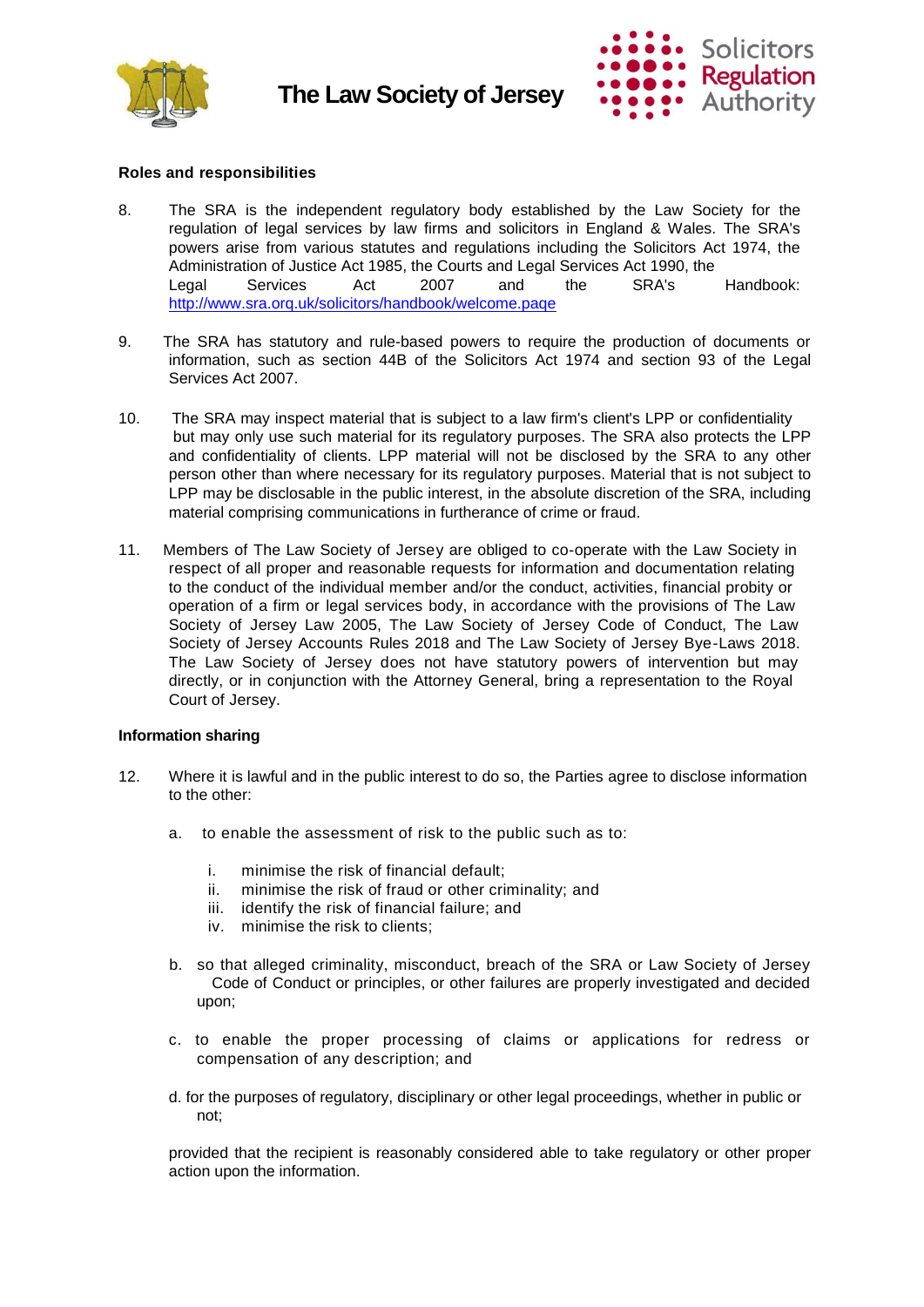



- 13. The recipient of information received from the other Party will:
	- a. comply at all times with Data Protection Laws and any related or analogous legislation;
	- b. keep the information secure;
	- c. use the information only for proper purposes, such as regulatory, disciplinary or other legal investigations or proceedings; and
	- d. liaise or co-operate where appropriate to avoid action that prejudices or may prejudice an investigation by another party or person.
- 14. Proper purposes may also include further lawful disclosure of the information such as to persons under investigation, witnesses, legal advisers, other regulators, professional bodies, prosecuting bodies, and law enforcement agencies. However, disclosure to these, or any other persons, requires the prior permission in writing of the Party that originated the disclosed information.
- 15. The Parties agree to ensure that disclosures to the other Party are lawful.
- 16. The disclosing Party also agrees to notify the recipient of:
	- a. any restrictions on the use to which the information can be put; and
	- b. any restrictions which apply to the onward disclosure of the information, and in the absence of such notification, the receiving Party may assume that there are no such restrictions (in addition to any restrictions that apply as a matter of law).

### **Practical exchange of information**

- 17. To the extent permitted or not prevented under applicable laws, regulations and other requirements and consistent with their own policies and procedures, the Parties will provide, spontaneously or upon request from the other, any available information that may be relevant to the other party's functions.
- 18. Where a request for information is made and where it is possible to do so, a brief statement of the underlying facts justifying the request should be provided.
- 19. All information exchanged between the Parties should be passed via nominated SPOC. The nominated SPOCs are detailed in Appendix A.

### **Additional assistance**

- 20. Either of the Parties may request additional co-operation in the following areas, and such requests shall be given due consideration:
	- a. sharing subject-matter expertise;
	- b. supplying witness statements, expert advice or oral evidence for use or potential use in court or tribunal proceedings.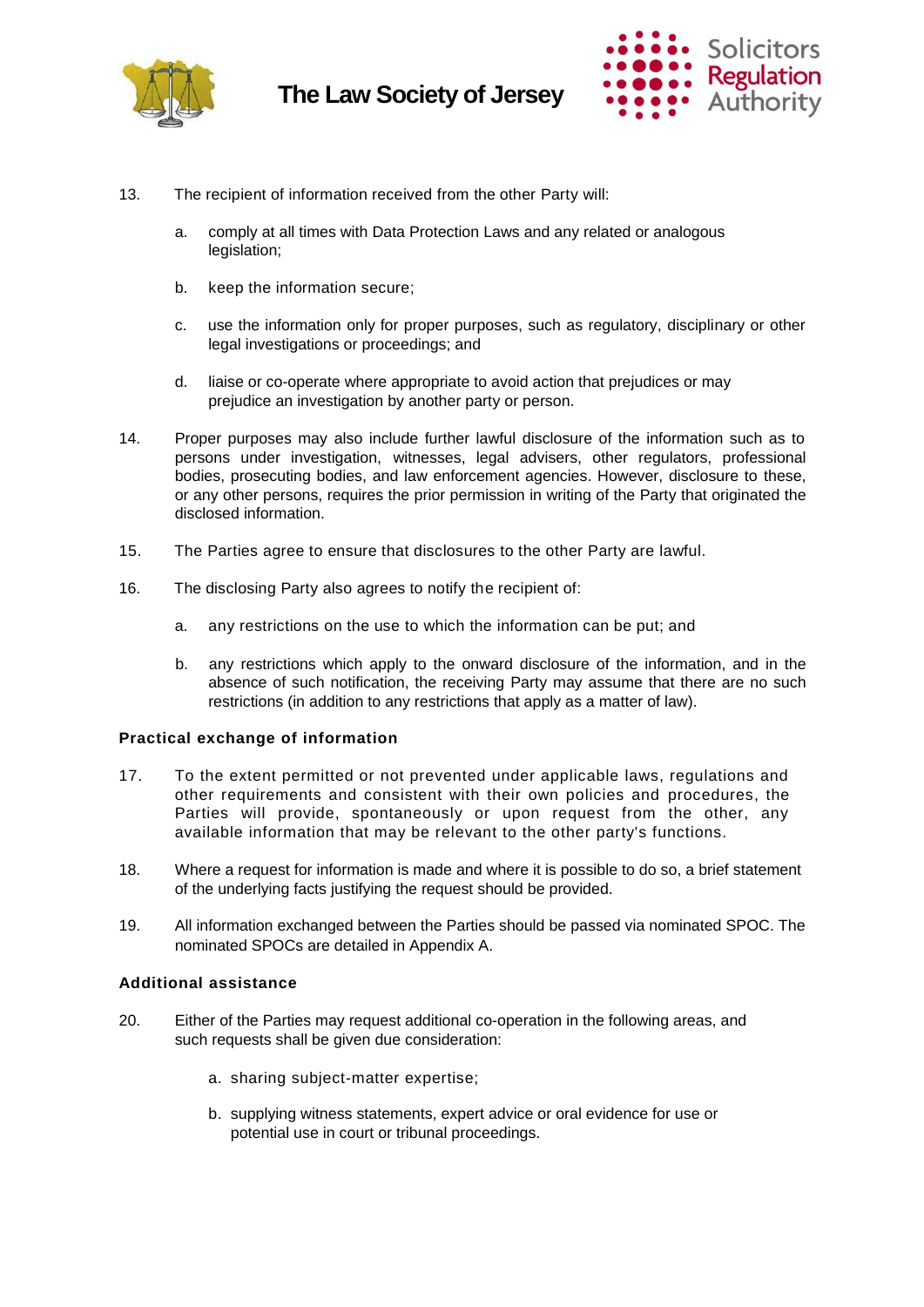

### **The Law Society of Jersey**



### **Security and assurance**

- 21. All information exchanged by the Parties will be subjected to strict controls and safeguards to ensure that the information is used only in an authorised matter and is treated in a confidential manner.
- 22. The Parties agree to:
	- a. only use the data for the purposes for which they have received it;
	- b. store data securely;
	- c. ensure that only people who have a genuine business need to see that data will have access to it;
	- d. report data losses or wrongful disclosure to the SPOCs;
	- e. only hold it while there is a business need to keep it;
	- f. destroy it in line with applicable guidelines; and
	- g. provide assurance that they have complied with these principles, upon req uest.

### **Compliance with legislation**

23. Both Parties undertake to comply with the requirements of the relevant Data Protection Laws and Human Rights laws in the operation of this agreement.

### **Requests under Freedom of Information Legislation**

24. The SRA is not subject to the Freedom of Information Act 2000 but operates its own Transparency Code in spirit of the Act. If a request under the FOIS is received in relation to the other Party's information then the receiving Party will inform the other Party, and invite representations on the potential impact of disclosure.

The Law Society of Jersey is not subject to the Freedom of Information (Jersey) Law 2011. Information which is subject to informal requests may be disclosed where it is in the public interest to do so and where individual data protection rights are not compromised.

### **Charges**

25. No charges will be made in relation to the exchange of information between the Parties.

### **Resolving issues**

26. Any issues or problems that arise between the Parties will be resolved through discussion by the SPOCs, with escalation to more senior managers where necessary.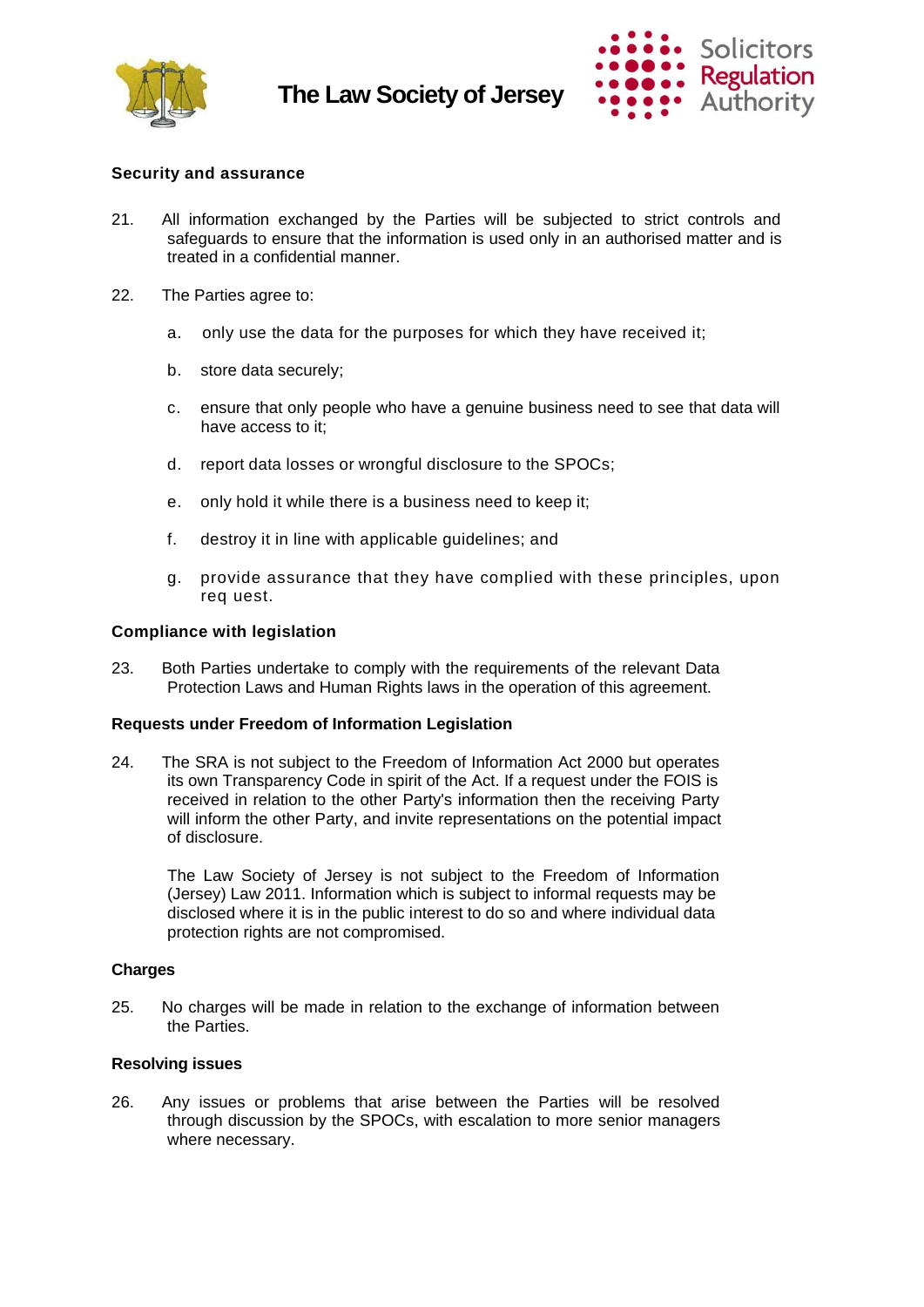



### **Reporting and review arrangements**

- 27. The Parties may, by joint written agreement, amend, relax or waive any of the terms of the MOU.
- 28. This MOU will continue in effect for an indefinite period unless terminated by either Party giving the other thirty days written notice of its intention to terminate the MOU: unless both parties agree to waive this requirement. If either Party gives such notice, this MOU will continue to have effect with respect to all requests for assistance that either Party had made before the effective date of termination.

**Signed this 11 day of February 2019**

MABenbor

**Neville Benbow Chief Executive Officer The Law Society of Jersey**

AALINAD

**Carol Westrop Head of Legal Policy Solicitors Regulation Authority**